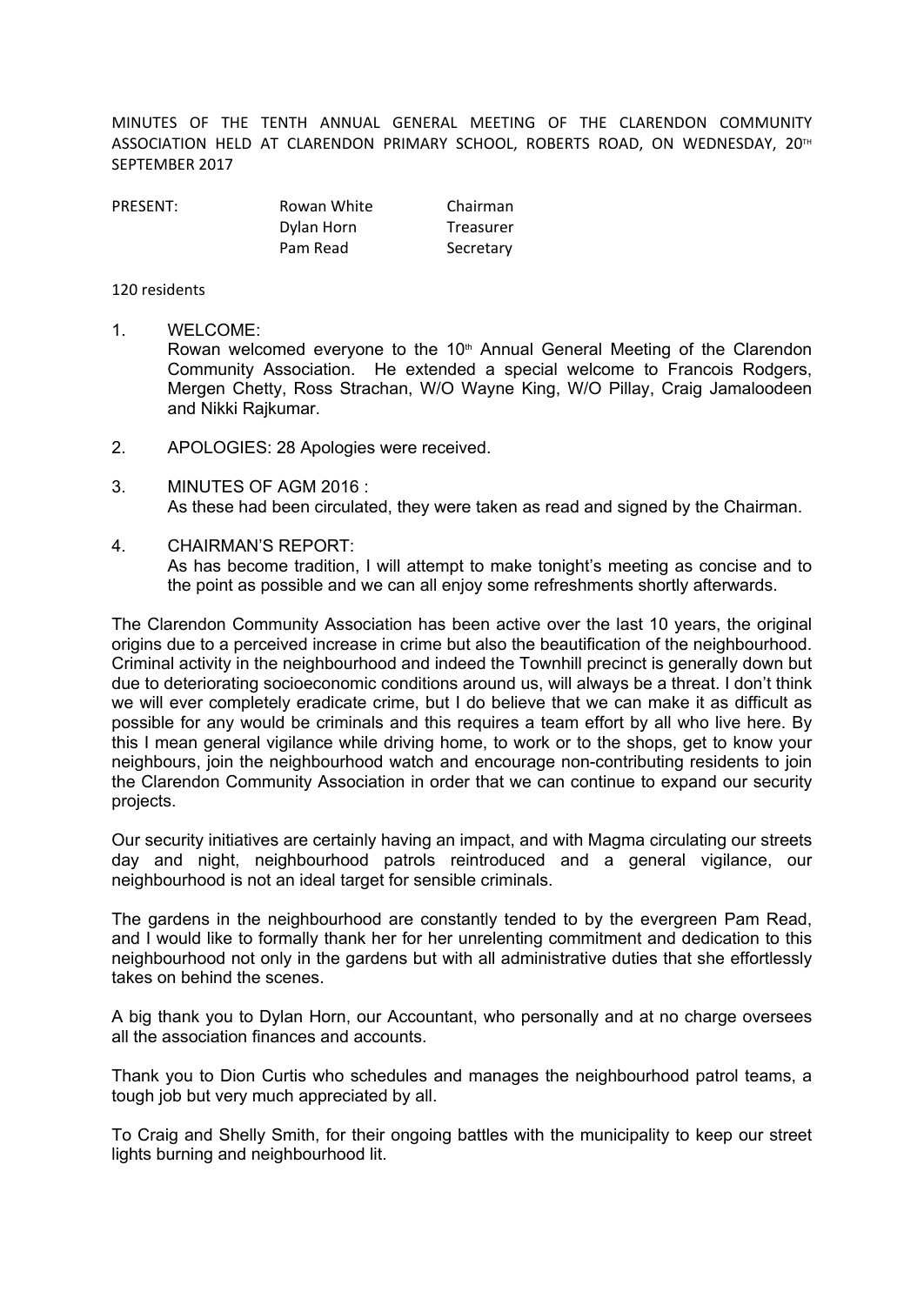I would also like to publicly acknowledge and thank the other CCA committee members Jim Read, Peter Bristow, Greg Dreyer, Derek Butler, Marlene Daly, Chris Withers, John & Jane Kassner, Mark Dent, Steve Crosly, Rob Van Heerden and Deidre Serfontein, who have all given so freely of their time in attending committee meetings and assisting in all the unseen duties affiliated with the Clarendon Community Association.

Thank you to Clarendon School for the use of the school hall.

To the neighbourhood patrollers, your continued personal sacrifice of sleep and time in the early mornings is greatly appreciated by all and the enthusiasm recently of residents wanting to patrol has been fantastic.

To the representatives from Magma, Craig Jamaloodeen and Nikki Rajkumar, the past year has seen a few challenges but I think we are on the right track. The professionalism of Magma Security is evident every day by the conduct of your armed response officers, friendly to those who live and work here but a headache for those with ulterior motives.

To W/O Wayne King, W/O Pillay and indeed all the SAPS members from Townhill and Prestbury, SAPS, Ed Szudrowski , Chairman of the Townhill CPF, for your support of the Clarendon community. I would like to reiterate what I said last year that we as a community are in full support of the work that you do in keeping us safe bearing in mind all the challenges you face in keeping the station operational.

A big thank you to Dave Kruger from M'EAT for supplying the biltong and dried wors. Dave sells the best rump steaks that you will ever taste, I am sure the rest of the meat is equally as good. He is local to the neighbourhood, an active patroller; he also delivers to your home. Con and Sue Malherbe from Coffeeberry and Sagewood café, for providing snacks. As local residents we can always rely on you to deliver and I am sure you will receive the reciprocal support from the community. Hyde Park Café: Thank you to Donovan Boshoff for also providing eats and welcome to the neighbourhood.

Thank you to all the residents who also donated plates of eats.

- 5. FEEDBACK: Most fencing projects have been completed; we have a new camera site that has been installed. I will give a more detailed presentation a little later. The Kei apple hedge was planted but with drought conditions, municipal workers inadvertently cutting them down and a little fire, they have unfortunately not done too well.
- 6. WARD REPORT : COUNCILLOR ROSS STRACHAN

Ross thanked everybody for their support and said there are challenges. The Ward 26 logo is "Don't be a leader sell ice cream". Ward 26 is comprised of Wembley, Clarendon, Prestbury, Napierville, Blackridge, Boughton and Peace Valley 3 and there are representatives from these suburbs on the Ward 26 committee. James Rivett-Carnac is an ex Water Engineer and has been able to give a lot of insight.to the committee. There are problems with infrastructure. The capacity of the water supply has not kept up with the increased population. Recycling is not a priority of the municipality and Ross will be calling a meeting with Chris Whyte, an expert in waste management, with a view to getting big businesses on board.

There is huge traffic congestion in Mayors Walk and the RTS project has not taken off.

Ross congratulated the Clarendon Community Association for their commitment and that has proved that a good community works.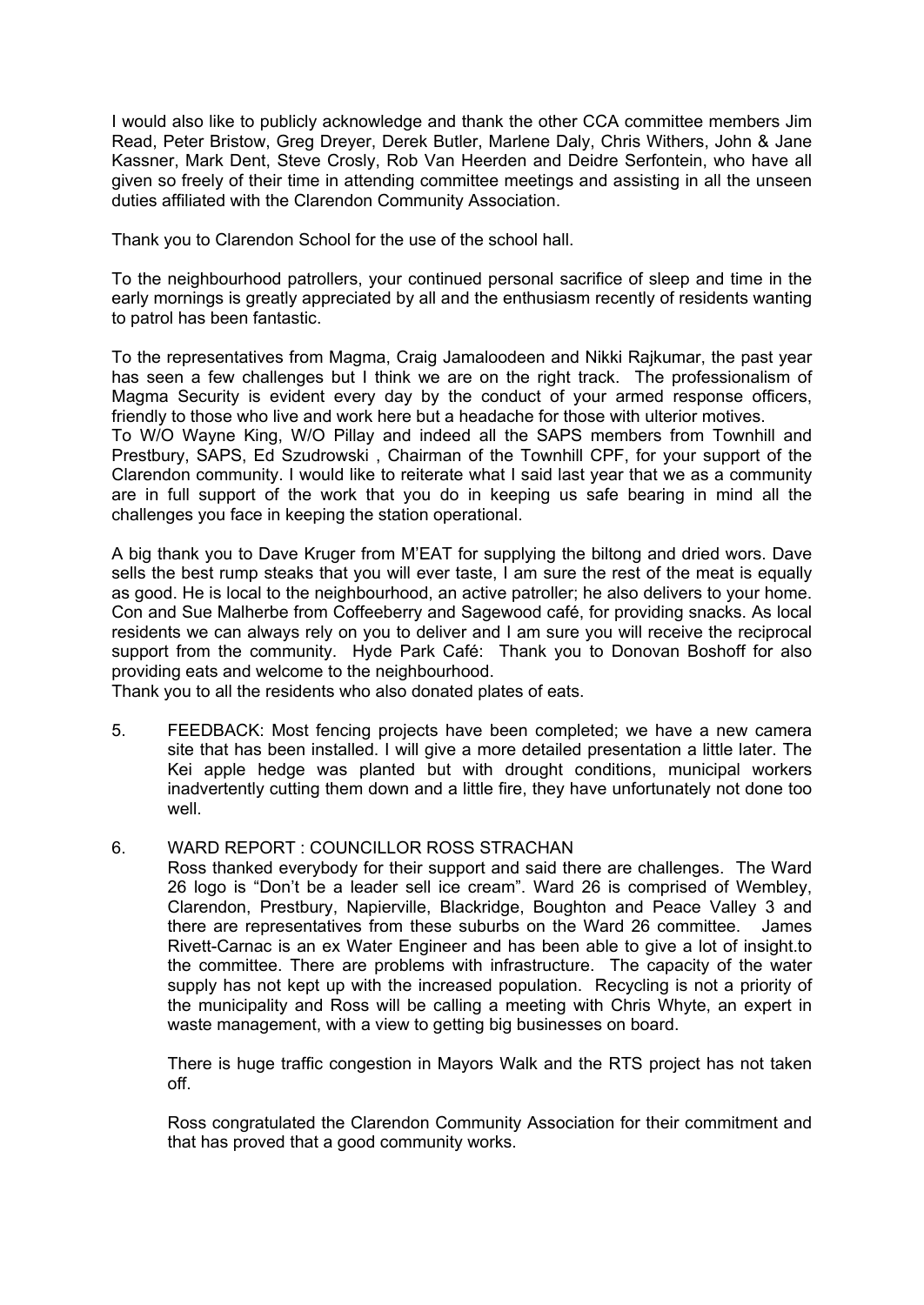James Rivett-Carnac gave a brief talk on the problems relating to water which comes back to management. The reservoir has no storage capacity and with the expansion of Edendale, etc. it is not coping. Management is at fault and this year R120 million rand was returned to Treasury because projects were not implemented.

Mergen Chetty reiterated some of the problems we as a city are experiencing and said we as citizens must become more active in demanding accountability and honest performance from the municipality.

Francois Rodgers said it is impressive to see a community that comes out and unites. The CBD is appalling and there is an endemic problem with all departments with poor management. The Health Department is about to collapse in the province and this year they again received an unqualified audit report. We need to elect a government that puts us first and not a political party.

- 7. TOWNHILL /PRESTBURY SAPS REPORT: W/O Wayne King said that due to our security initiatives and patrols, the crime has been shifted to the bush on the neighbourhood perimeter which is being used to gain access, so residents must ensure that they secure their fences if they border the open veld. W/O King thanked the neighbourhood patrollers as well as Magma patrols which helps the SAPS. He also thanked Prestbury SAPS for their co-operation.
- 8. FINANCIAL STATEMENTS : DYLAN Dylan presented the Financial Statements which were accepted.
- 9. NEIGHBOURHOOD PATROLS : DION Dion said the residents are getting involved and it is appreciated. We started the patrols again last month which have been highly successful and we now have 52 volunteer patrollers – with one being a husband and wife team! Dion thanked SAPS and Magma for their support and also to the patrollers who give of their time.

#### 10. CLARENDON CRIME AND CRIME STATS: Rowan shared the following crime stats (month, street and number of incidents) :-

| October   | Dan Pienaar Rd                  | (2) |
|-----------|---------------------------------|-----|
|           | Voortrekker Rd                  | (3) |
|           | <b>Wavell Drive</b>             | (1) |
| November  | Roberts Rd                      | (1) |
| December  | Clarendon Hill flats            | (1) |
| January   | All Saints Court                | (1) |
| February  | Beacon Hill,                    | (1) |
|           | All Saints Court                | (1) |
|           | Holland Hill                    | (1) |
| March     | Roberts Rd                      | (1) |
| April     | <b>Clarendon Primary School</b> | (1) |
| May       | Dan Pienaar Rd                  | (1) |
|           | <b>Villiers Drive</b>           | (2) |
| June      | Roberts Rd                      | (1) |
| July      | Moreland Rd (intruder)          | (1) |
|           | <b>Kitchener Gardens</b>        | (1) |
|           | Roberts Rd                      | (1) |
| August    | Wavell Drive                    | (1) |
|           | Taunton Rd (armed robbery) (1)  |     |
| September | Fettes Rd (attempt theft)       | (1) |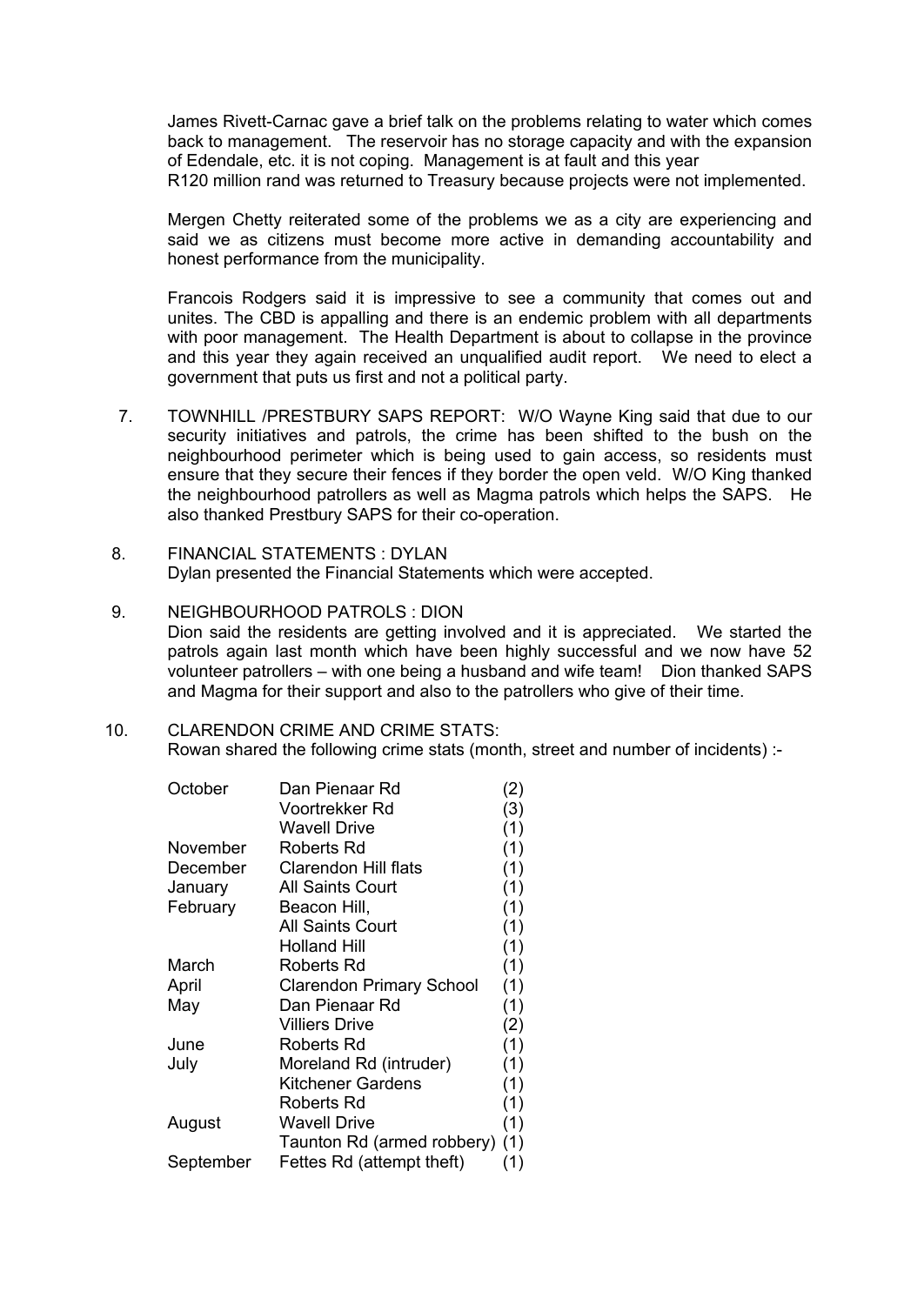Interesting info regarding the crime stats that were recorded over the last year • 25 incidents of crime for 2016/2017(since last AGM)

- 
- **Burglary residential** 15
- Burglary non-residential 1
- Robbery residential 2
- Theft 5
- Attempted burglary 2
- 
- 
- 10 complex homes 8 free standing homes 10 homes were contracted to a security company
- 14 homes targeted, residents were at home
- 13 Burglary (02h00- 04h00), 3 Burglary (18h00-20h00)
- 
- 2 Armed robbery (complex and outside flat at 18h00 20h00)
	- Residents surprised in their unit/flat
	- Lone African male armed with a knife
	- Cellphone, laptop, iPad and vehicle taken
	- Vehicles stolen and both recovered in Burger Street
- Trend of homes being entered from the front and suspects exiting through back of property to avoid responding security

Security Recommendations:

- iPads, cell phones, laptops and other valuable items should be concealed, out of view preferably in the bedroom while sleeping or away from home.
- Alarms need to be armed when retiring to bed and when leaving the house unoccupied<br>
Consult security company about remote panic buttons
- 
- Early warning measures on pedestrian and driveway gates and in the garden recommended.
- Never exit house to investigate noises outside, notify alarm company
- Install CCTV
- 
- Ensure adequate lighting around your house.<br>• Ensure inter-leading doors are locked when away from home to impede free movement through the house by any would be burglars
- Ensure verge is clear of any bottles, cans and other litter
- Check on neighbours activated alarms & barking dogs
- Tell your neighbours when you go away in order that they can monitor your property
- Ensure boundary fencing is sufficient to deter entry especially if bordering on a conservancy or open area
- 
- Report suspicious person's/vehicles for Magma follow up<br>Please have copies of present and past employee identification documentation

### 11. WHATSAPP GROUPS

The security groups are being well respected and only security issues and relevant security information is being shared, thankfully there have not been too many security issues of late and hopefully it remains that way. The chat groups have been combined to form a single group and it needs to be emphasised that these groups are not a platform to express opinions or vent frustrations but a forum to share useful community information. There are over 230 people on this group and I appeal that we exercise restraint where possible. There was a mass exodus following some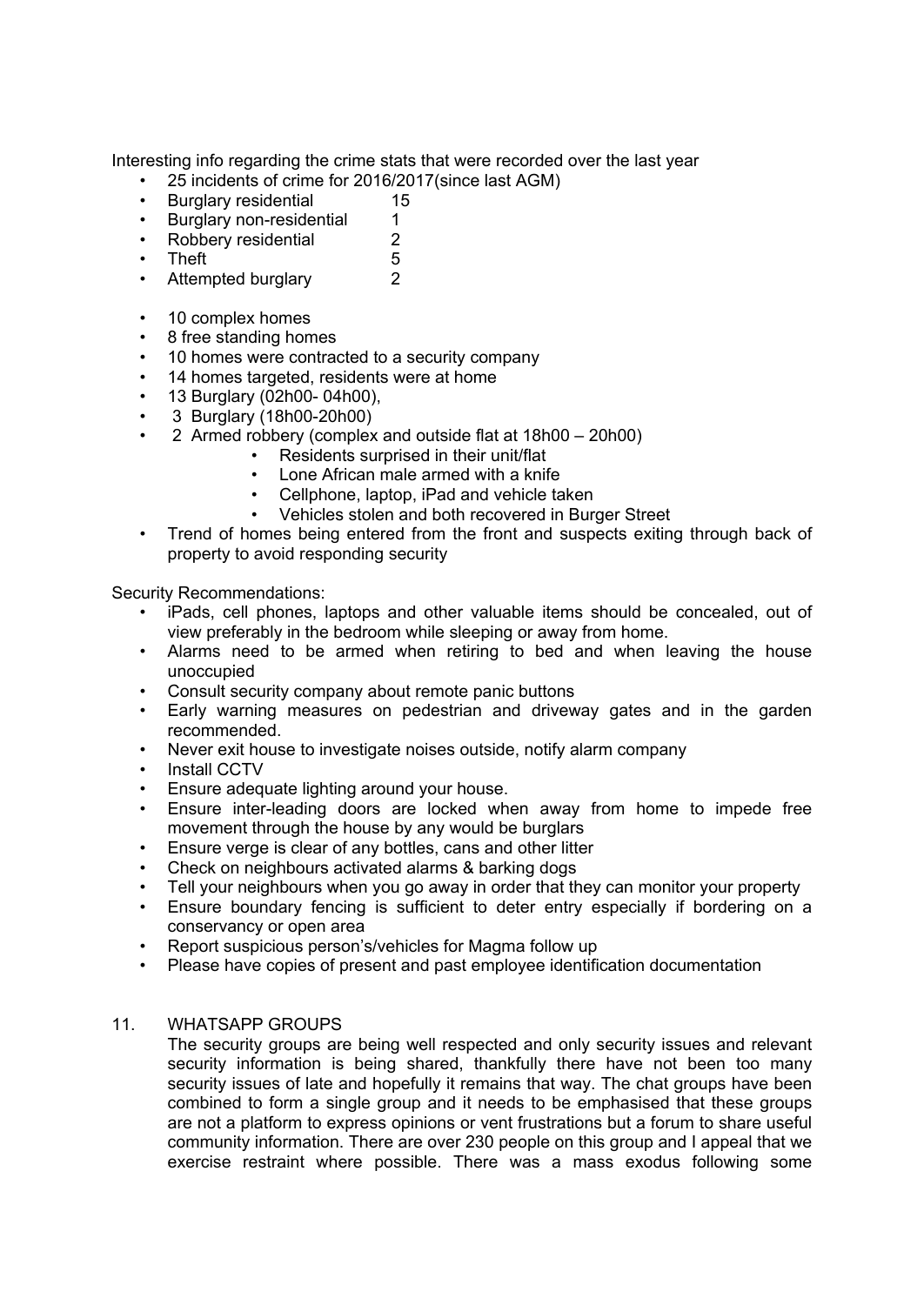technical glitches with the internet and municipality frustrations, but there has been a return to respectful and considerate communications lately.

### 12. CAMERAS ·

A quick review of the camera positions

Roberts/Taunton Rd intersection, top of Taunton Rd, Villiers Drive heading into Prestbury, outside Jacaranda School, LPR cameras

The latest camera installation is outside 11 Villiers Drive monitoring the open veld towards the lookout, and towards the mosque. We have been having issues with connectivity but are in talks to have a more comprehensive Wi-Fi system put in place which may require a monthly fee.

### 13. MAGMA :

The Magma initiative is in place for the safety and security of everyone who lives in Clarendon and to harness the full benefit of this concept it is advisable to consider contracting them directly.

In the year that Magma has been entrenched in Clarendon, we have seen over 100 homes, businesses and schools contracting Magma. This means that they will be entrenched in Clarendon looking after our safety and security for the foreseeable future.

Software on the patrol phone has been loaded in order that alarm and panic signals are detected by the patrolling officers as well as the control centre which significantly reduces response times should the need arise.

The total cost of contracting Magma is R570 including VAT and you sign into a month to month contract, with a notice period of 20 working days being required to terminate the contract if you are not happy with the services that you are receiving.

All Magma clients are added to a Magma 24/7 WhatsApp group which gives each contracted home a direct communication link to the Magma guards and staff in the event of an emergency.

We have a team of six armed response officers who have become permanent and familiar faces in the Magma vehicle patrolling our streets 24/7. They are Welcome, Sanele, Given, Wiseman, Sandile and Lindani,

All of these men are highly professional and extremely dedicated to Magma Security and to each and every one of our personal safety. Their performance and responses to incidents has been phenomenal, they are immensely proud of the company and an asset to Magma Security and I hope we have them at our side for years to come.

Tuesdays are free of loiterers who no longer pick through the refuse, please advise on WhatsApp group if anyone slips through. Weekends are also very quiet with job seekers being advised to be in possession of reliable references and viable identification or encouraged to look elsewhere.

### .14. NEW PROJECTS:

We have taken on a number of new projects in 2017 Fencing off access areas has been completed

- End of Voortrekker Road leading into the conservancy
- Villiers Drive leading to World's view
- End of Dan Pienaar Rd bordering the conservancy
- Reinforcing fencing below 11 Villiers Drive next to the mosque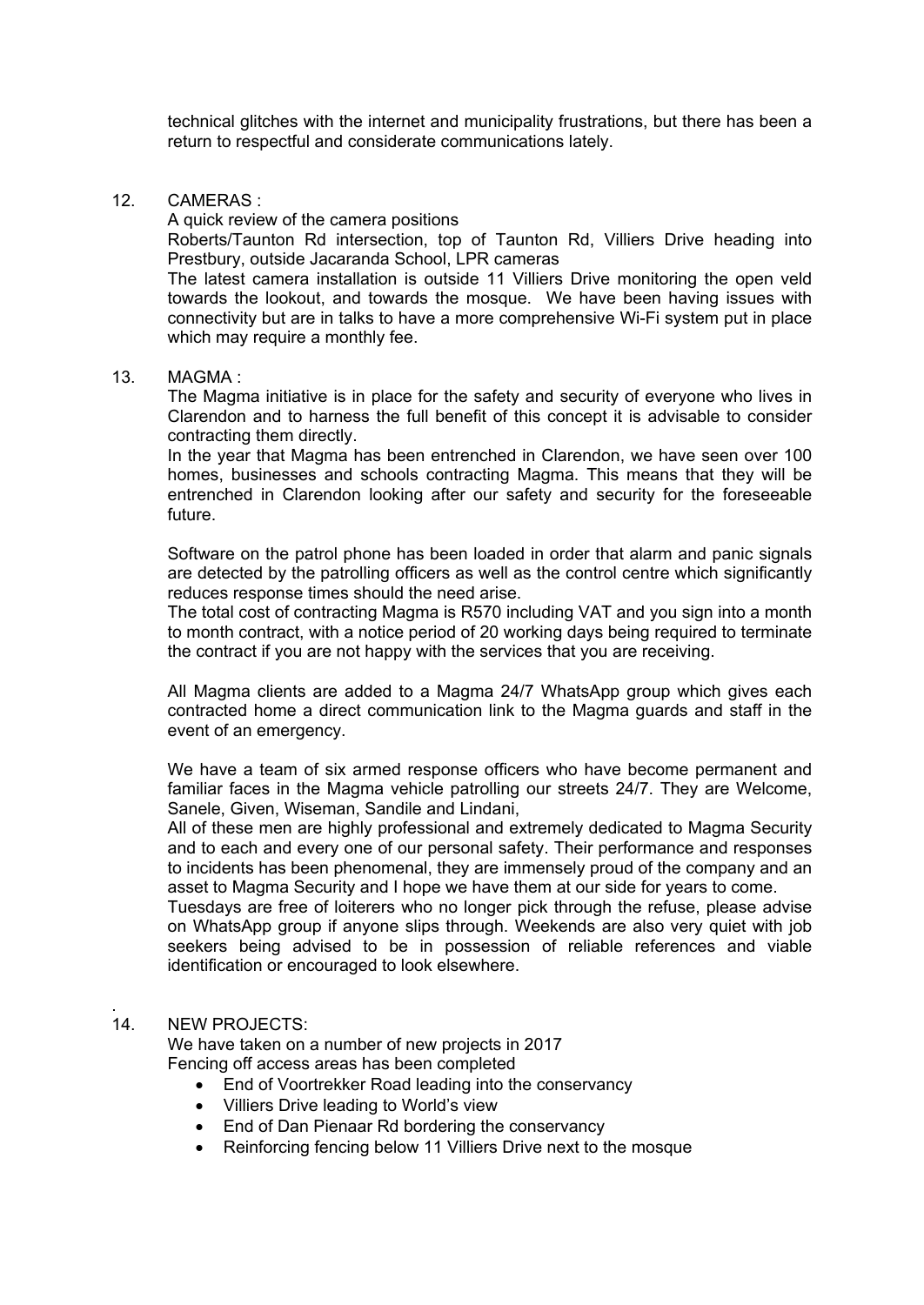The latest fencing project extends from behind Jacaranda School across the drop off to the mosque

Please will anyone while walking in the vicinity of the fences please check for any signs of tampering or damage, and notify us accordingly in order that we can have it repaired immediately.

The final phase of perimeter fencing is the gap between 39 and 41 Villiers. The area has been cleared and work will commence shortly. Ultimately the entire perimeter of Clarendon will then be fenced off and access into the neighbourhood will either be over a fence or under the cameras.

# 15. MATTERS ARISING:

# 15.1. Speed bumps

Of the 9 proposed sites, only 4 have been approved by the municipality namely

- 86 Roberts Rd,
- 6 Villiers Drive.
- 74 Kitchener Rd.
- 11 Kitchener Rd.

Work on the first hump will be outside 86 Roberts Rd and will commence on 29 September 2017, during the school holidays. The cost of each speed hump is R17 600,00 which the CCA is financing.

### 15.2. Recycling

Recycling has experienced a few problems and Ross Strachan has been in talks with a recycler in town. Wednesday has been earmarked for collection. We will monitor the next 4 weeks and should there not be a cohesive and regular collection then we will consider approaching a private company. Polystyrene can be dropped off at Arlington's Antiques at the Roberts Rd shopping centre. Thank you to Veronica, for volunteering to be the drop off site.

### 15.3. Street lights:

Please will everyone take responsibility of checking on and reporting faulty street lights in your immediate vicinity. Neighbourhood watch patrollers and Magma guards will endeavour to report where possible but if there is mass reporting then there may be urgency on the municipality's part to attend to the faulty street lights. A well-lit neighbourhood deters criminals so please it is in the interest of your safety, it does not require more than a few minutes and a phone call (033-3925029).

### 15.4. Car discs:

Car discs have been deposited in all member post boxes, 2 have been allocated per household. If more are required please contact Pam. We recommend placing them on the front left of your windscreen.

15.5. Esther House: Emma Flemming reported and said Esther House is a shelter for abused women who stay between  $3 - 6$  months. She asked the community to assist with clothes and food and they are also developing skills for the ladies, teaching them to cook, sew, computer skills, etc.

### 15.6. Roberts Rd substation:

W/O King has been very proactive in overseeing the cleaning of the area around the substation, supervising the culprits who make the mess to clean it up using bags from the community. Black bags donated to this initiative can be dropped off at Arlington's Antiques. Thank you W/O King for this undertaking; I think this sort of approach should be adopted throughout the city. It is so reassuring that we have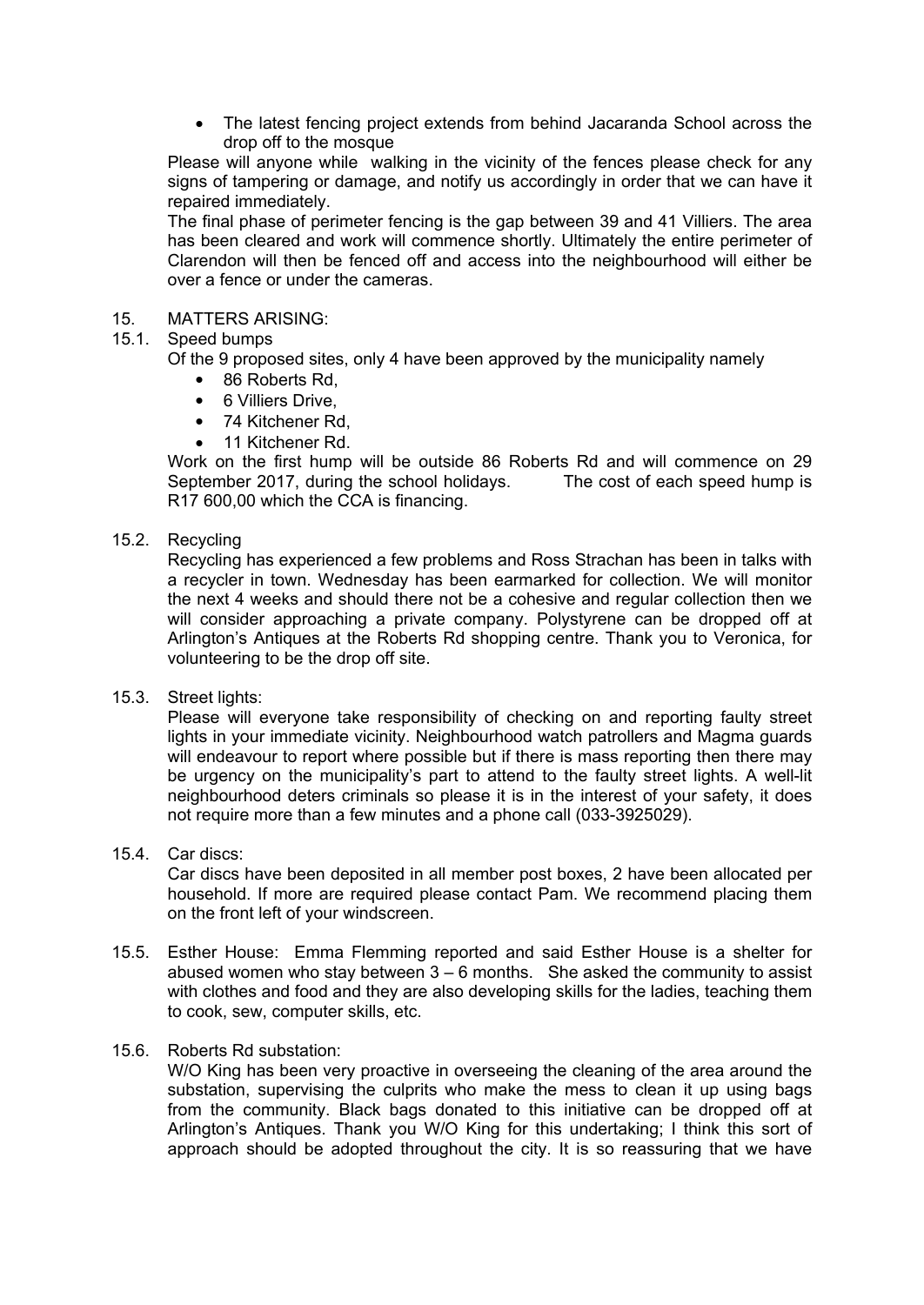policemen who are willing to go above and beyond the call of duty and Wayne King was applauded for his efforts.

15.7. Dikkops (Thick Knees):

Our resident Dikkops have welcomed another member to the family and can be seen in the common below Sunnylea primary. Thanks to Jim Read for the photograph.

# 16. CCA MEMBERSHIP :

Currently we have 315 contributing households, which equates to 56% of the neighbourhood contributing to the security of all who live here.

The fee structure has not changed over the years and each member household still contributes only R200 unless contracted to Magma in which case the monthly contribution is reduced to R50. Other neighbourhoods are finding it really tough going to achieve what we have here, and it is the community support that has been garnered over the last 10 years that makes what we have here all the more special and without the contributing membership none of these security initiatives would have been possible, so a very big thanks to each and every member of the CCA.

Please encourage those who are not members to join the CCA in order that we can make Clarendon one of the safest neighbourhoods in Pietermaritzburg.

### 17. COMMITTEE 2018

At a recent committee meeting it was decided that all committee positions be retained and remain unchanged for 2018, there were no reservations or objections from the floor.

| Chairman           | Rowan White |
|--------------------|-------------|
| Secretary          | Pam Read    |
| Treasurer          | Dylan Horn  |
| CPF representative | Jim Read    |

Committee *:* Rob Evans, Rob Van Heerden, Marlene Daly, Chris Withers, Dion Curtis, Peter Bristow, Greg Dreyer, Steve Crosly, John Kassner, Mark Dent, Craig Smith, Derek Butler, Deidre Serfontein and Rouen Bruni

Thank you to each member for volunteering to be on this committee and for the sacrifice of your valuable time in the interests of making a difference in our community.

Thank you to Ross Strachan, Mergan Chetty, Francois Rodgers, W/O King and Pillay, Magma representatives and everyone who attended the meeting.

- 18. GENERAL:
- 18.1. Karin Rosenberg said it is not easy living next door to Esther House as they are very noisy, accommodating 35 people.
- 18.2. Recycling: Ross said we should take the initiative and drive for a green zone and go private. Midlands Recycling is a private company operating in Howick which we will be considering, but in the meantime we will support Mbuso. We also await the outcome of the meeting with Chris Whyte.
- 18.3. Water Reservoir: Ross said we have to prepare for the lack of rain and we need a reserve reservoir and he said he has requested an upgrade.
- 18.4. Litter and garden refuse is being left outside some properties: A member said residents should get into the habit of picking up litter outside their properties in the interest of safety and hygiene.